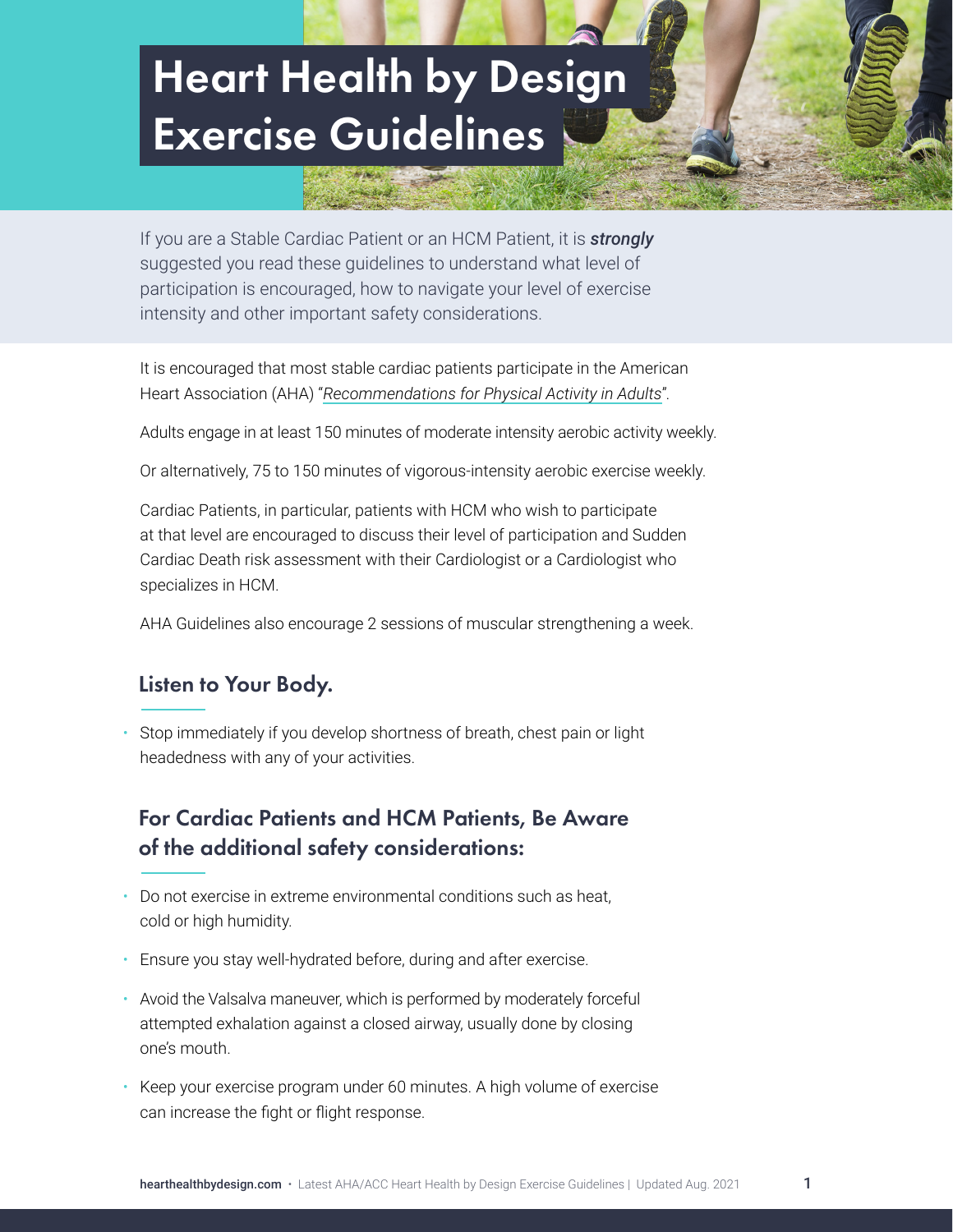## Determining Level of Intensity for most HCM Patients:

• Exercise intensity can be gauged by level of perceived exertion on the Borg scale. It is suitable for many with HCM to participate in exercises that feel light exertion of 7 to 12, moderate exertion of 13 to 14 or vigorous exertion of ≥15. It is recommended that consultation with an expert physician to determine the risk with activities above 15.

| 20 | <b>Maximum Exertion</b> |                       |
|----|-------------------------|-----------------------|
| 19 | <b>Extremely Hard</b>   |                       |
| 18 |                         |                       |
| 17 | Very Hard               |                       |
| 16 |                         |                       |
| 15 | Hard                    |                       |
| 14 | Somewhat Hard           |                       |
| 13 |                         |                       |
| 12 | Light                   | Recommended           |
| 11 |                         | range to stay within. |
| 10 | Very Light              |                       |
| 9  |                         |                       |
| 8  | <b>Extremely Light</b>  |                       |
| 7  |                         |                       |
| 6  | No Exertion             |                       |

#### **The Borg Scale of Perceived Exertion**

- If considering low-intensity sports, the aerobic component would not exceed heart rate would be greater than 50% of maximum, or level of perceived exertion would be no higher than 12 on the Borg scale.
- Some initial period of supervised exercise may be warranted in some patients because of an abnormal blood pressure response to exercise, a history of ventricular arrhythmias triggered by exercise, or heart failure.
- Children with HCM can typically participate in physical education at school, with an exception made that the child not be graded and not be timed or scored for performance. The presence of AEDs near playgrounds and/or facilities can provide a level of reassurance.
- Competitive sports are not suggested for HCM patients with an Implantable Cardioverter Defibrillator (ICD).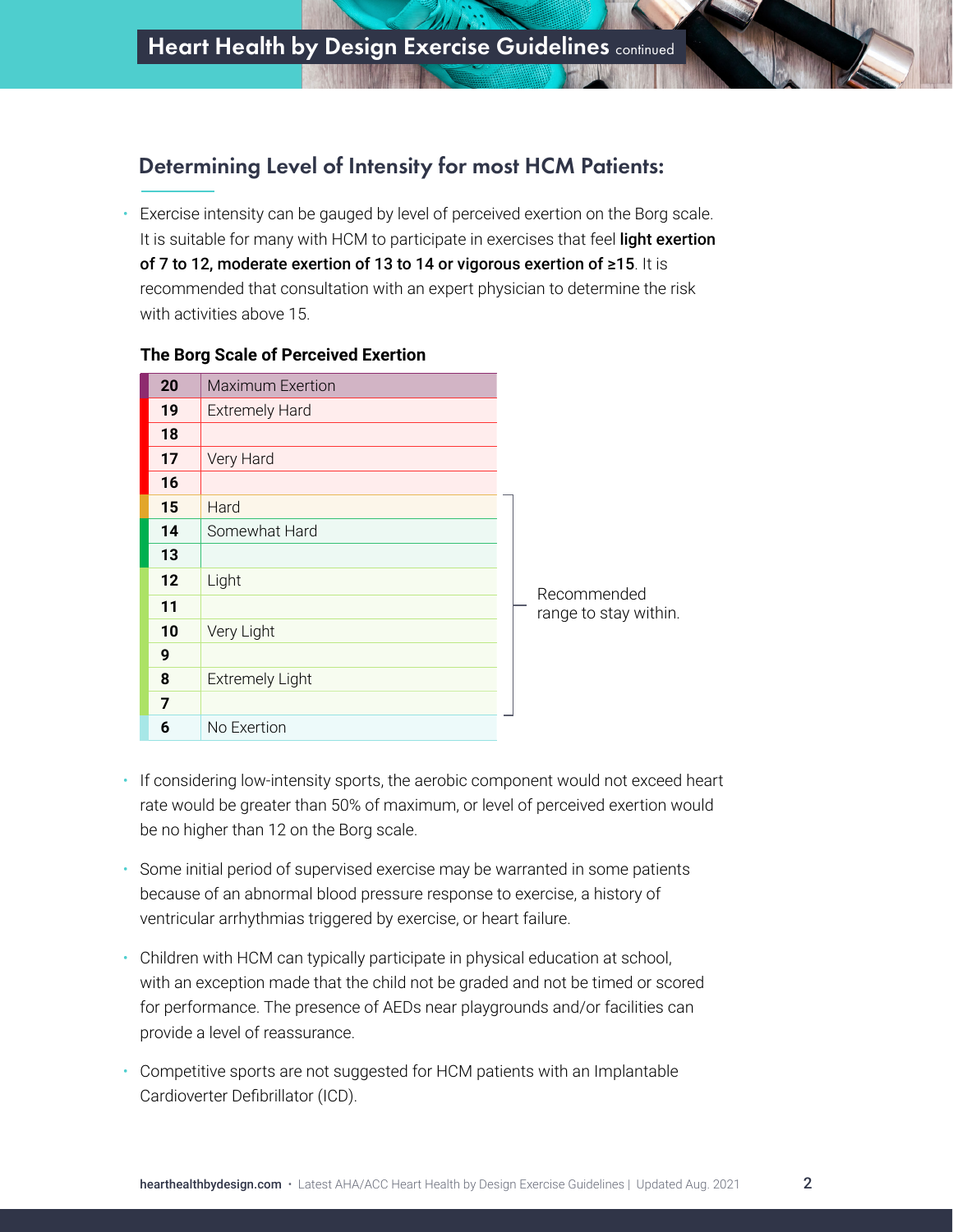# Determining if Participation in Vigorous Recreational and/or Competitive Sports is suitable for HCM patients:

• As disease expression differs between individuals with HCM and the demand by various sports is extensive, it is best to consult with an expert HCM physician before participation in vigorous recreational and/or competitive sports. It is also advised that consultation be repeated annually.

# ICD Safety Considerations:

- It's advised that those with an ICD avoid vigorous recreational or completive sports It's important to avoid activities that could potentially damage the device. You will find "Alternative Exercise Suggestions for Patients with an ICD" listed within each exercise with the Move Well section.
- A general rule of thumb is to avoid exercises on the same side of the ICD, that bring the arm over head or the arm out laterally at shoulder level extending behind the shoulder.

# Now Let's Get Moving:

- When beginning your exercise program it is best to start with the *[Beginner](https://hearthealthbydesign.com/program/beginner-program/) [Program](https://hearthealthbydesign.com/program/beginner-program/)*, especially if you are new to exercise. The Beginner Program offers a way to connect and work with foundational movements. This program will lead you effectively and safely into more dynamic movement patterns outlined in the Intermediate and Advanced Programs.
- Within each program, on occasion you will be offered a progression exercise that can be used when its predecessor is mastered. These progression exercises are labeled with a  $\mathsf{P}$ .
- It is suggested to complete your fitness program anywhere from three to four times a week until the exercises are mastered (approximately two to four weeks). Upon mastery (when it feels too easy), continue on to the following programs. These programs can be done at home, while traveling and do not require much space.
- Here is our web page of *[Suggested Equipment](https://hearthealthbydesign.com/resources/suggested-equipment/)*.
- Check out our *[Cardiovascular Fitness Recommendations](https://hearthealthbydesign.com/cardiovascular-fitness-recommendations/)* web page for more information before starting your cardio program.